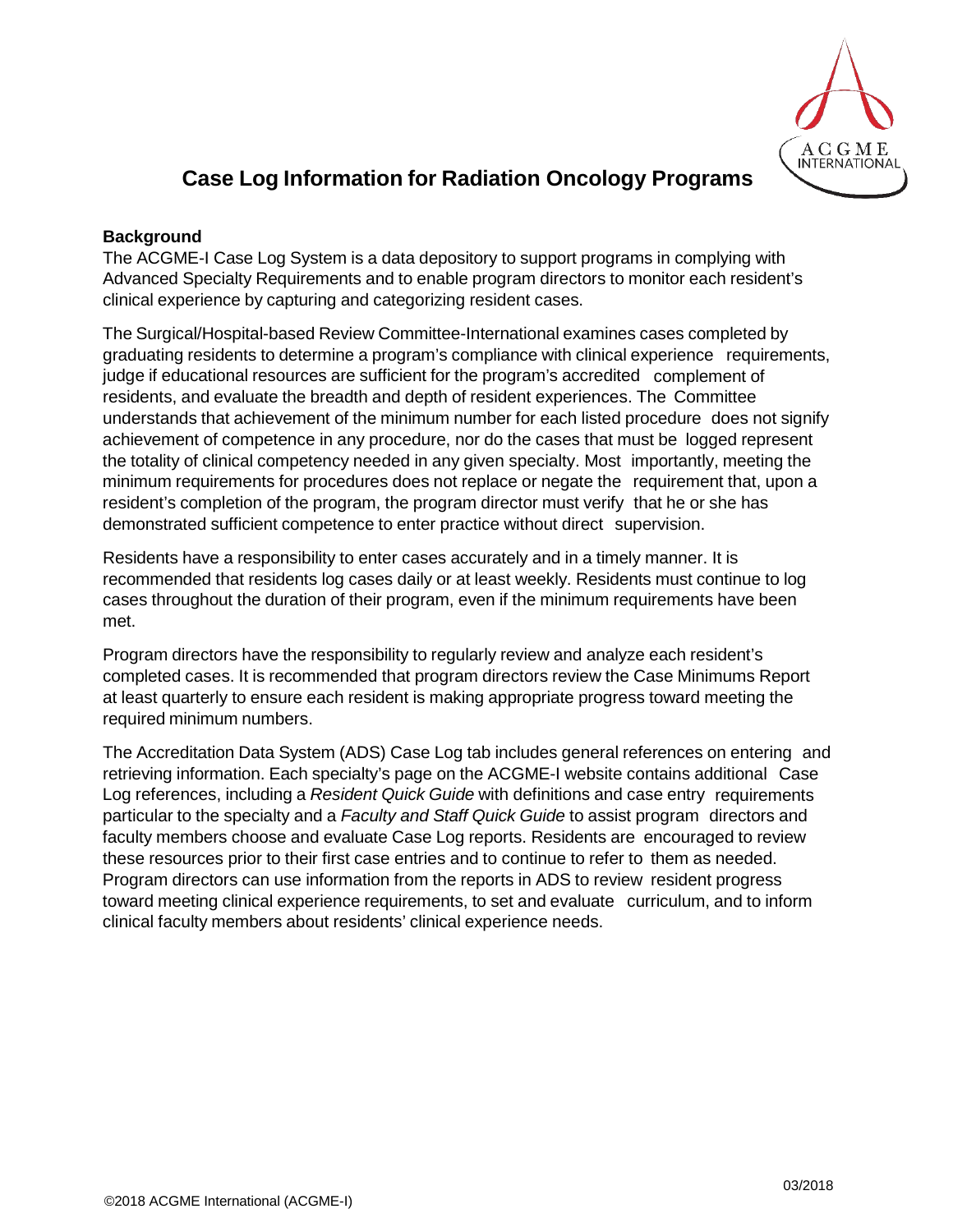# **FREQUENTLY ASKED QUESTIONS**

## **1. Why are minimum numbers used?**

The Surgical/Hospital-based Review Committee-International determined that minimum numbers for key procedures would provide information on clinical resources without detracting from the latitude that the program director must have to manage the clinical curriculum.

# **2. How were case and procedure categories and minimum numbers identified?** The ACGME-I uses the same case and procedure categories and minimum numbers used for residency training in the United States. In the US, some specialties determined minimum case numbers after the specialty Review Committee analyzed national data for graduating residents. Some specialties worked with their respective boards to determine case and procedural categories and minimum numbers.

The Review Committee-International felt that adhering to the same numbers as in the US provided a baseline to begin monitoring ACGME-I-accredited programs. Minimum numbers have been in place in the US for a number of years. In addition to the information obtained from block diagrams and ACGME-I Resident and Faculty Survey results, Case Logs for graduating residents are recognized as one important data point for judging resident clinical experience. The Review Committee-International will continue to monitor Case Log reports for graduating residents to determine if the use of US minimum numbers will need modification for the international community.

### **3. How do residents enter cases?**

The ACGME-I Case Log System uses descriptors to identify and log cases. Residents first enter the therapy provided in the area field and then enter the organ and dosage used in the type field.

**4. If the institution uses an electronic system to track cases, duty hours, resident evaluations, etc., can the Case Log data from this system be uploaded into ADS?** No. At present there is no mechanism to electronically transfer cases from another system into ADS. The program director has ultimate responsibility to ensure that all data reported in ADS is accurate and complete, and should encourage residents to enter their case data daily in the Case Log System in ADS.

Note that if your institution's electronic system has the capability, it may be possible to download ADS case log data into your system. Please contact technical support at [ads@acgme.org](mailto:ads@acgme.org) to obtain technical assistance for this function.

### **5. Will residents have access to their Case Logs after graduation?**

Yes. Residents can access their Case Log reports after completion of the program to use for hospital credentialing, apply for fellowship training, etc. Residents are not able to add cases after completing the program.